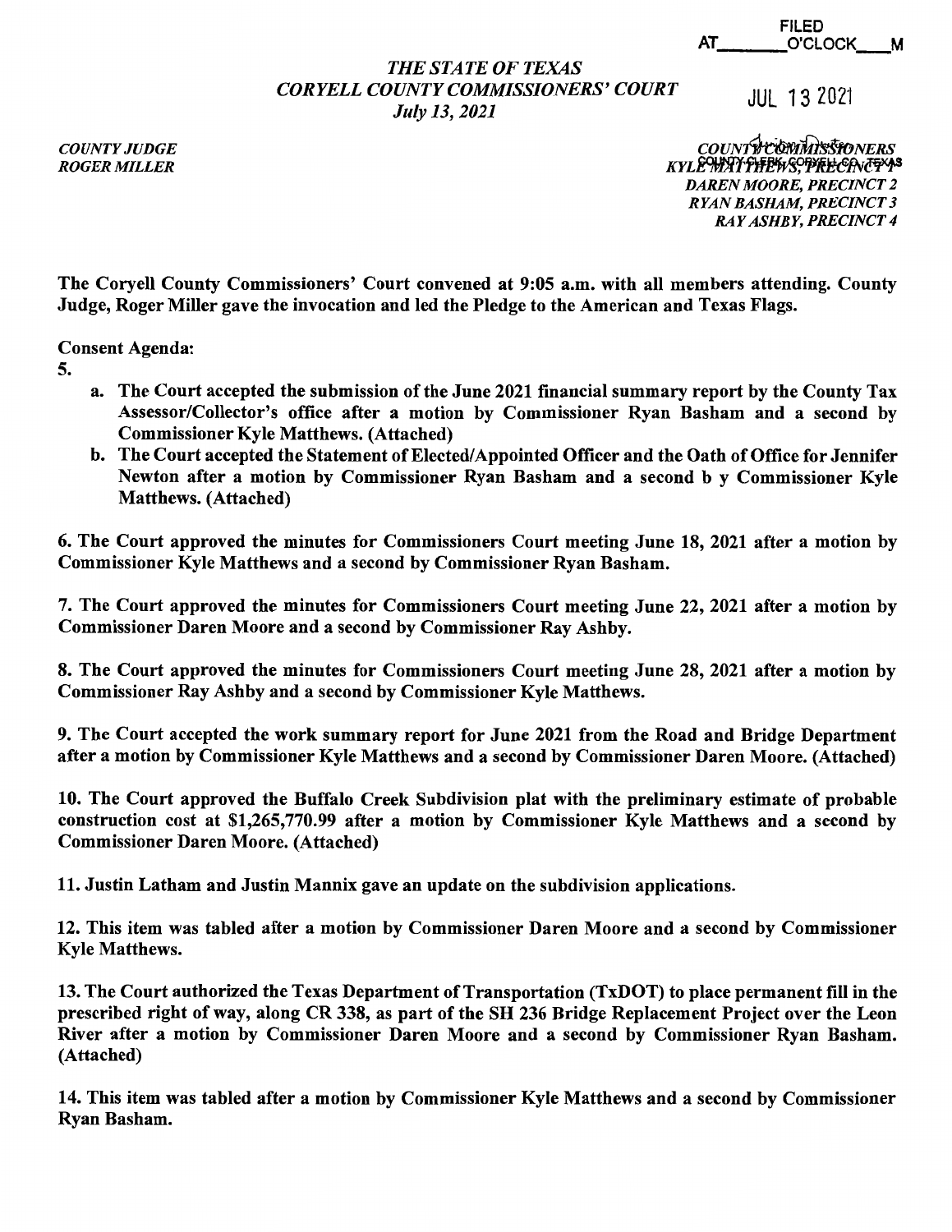15. The Court approved the request from Central Texas Council of Governments (CTCOG) for names of new private roads; Flowing Creek Drive, Flint Rock Court, and Crystal Creek Court after a motion by Commissioner Kyle Matthews and a second by Commissioner Daren Moore. (Attached)

16. County Judge, Roger Miller and Emergency Management Coordinator, Robert Harrell gave an update on Coronavirus (COVID-19).

17. The Court approved the Interlocal Agreement between the City of Copperas Cove and the County of Coryell "2021 Edward Byrne Memorial Justice Assistance Grant (JAG) Program Award" after a motion by Commissioner Daren Moore and a second by Commissioner Ray Ashby. (Attached)

18. The Court approved Court Order No. 2021-12 "Order Declaring Equipment/Property as Surplus" regarding Unit 27-2014 Ford F150 PU VIN-1FTFW1CF1EKG51518 after a motion by Commissioner Kyle Matthews and a second by Commissioner Ryan Basham. (Attached)

19. The Court agreed to resume holding Commissioners court without the 6-person restriction or limit after a motion by Commissioner Kyle Matthews and a second by Commissioner Daren Moore.

20. The Court approved "Contract and Agreement for the Provision of Sanitation Services" for the cities of Copperas Cove, Gatesville, Evant, Oglesby, and South Mountain after a motion by Commissioner Kyle Matthews and a second by Commissioner Ryan Basham. (Attached)

21. The Court approved renewing only the preferred health plan and reducing the County contribution to 60% after a motion by Commissioner Daren Moore and a second by Commissioner Ray Ashby.

22. The Court voted to pay bills in the amount of \$965,924.99 after a motion by Commissioner Kyle Matthews and a second by Commissioner Ryan Basham. (Attached)

Closed Meeting/Executive Session:

23-25. The Court recessed at 10:53 am and entered into Executive Session to deliberate business and financial issues relating to a contract being negotiated, the purchase, exchange, lease, or value of real property and the appointment, employment, evaluation, reassignment, duties, discipline, or dismissal of a public officer or employee.

Reconvene Open Meeting:

26. The Court reconvened the meeting at 12:18 pm with no action being taken.

27. No action was taken.

28. The Court approved to move forward with an appointment of the Maintenance Supervisor position which will take place on July 27, 2021 and to post a job opening for the Maintenance Tech position after a motion by Commissioner Daren Moore and a second by Commissioner Kyle Matthews.

29. The Court entered into the FY2022 Budget Development Workshop.

30. No reports were given.

31. County Judge, Roger Miller, gave his report.

This meeting was adjourned.